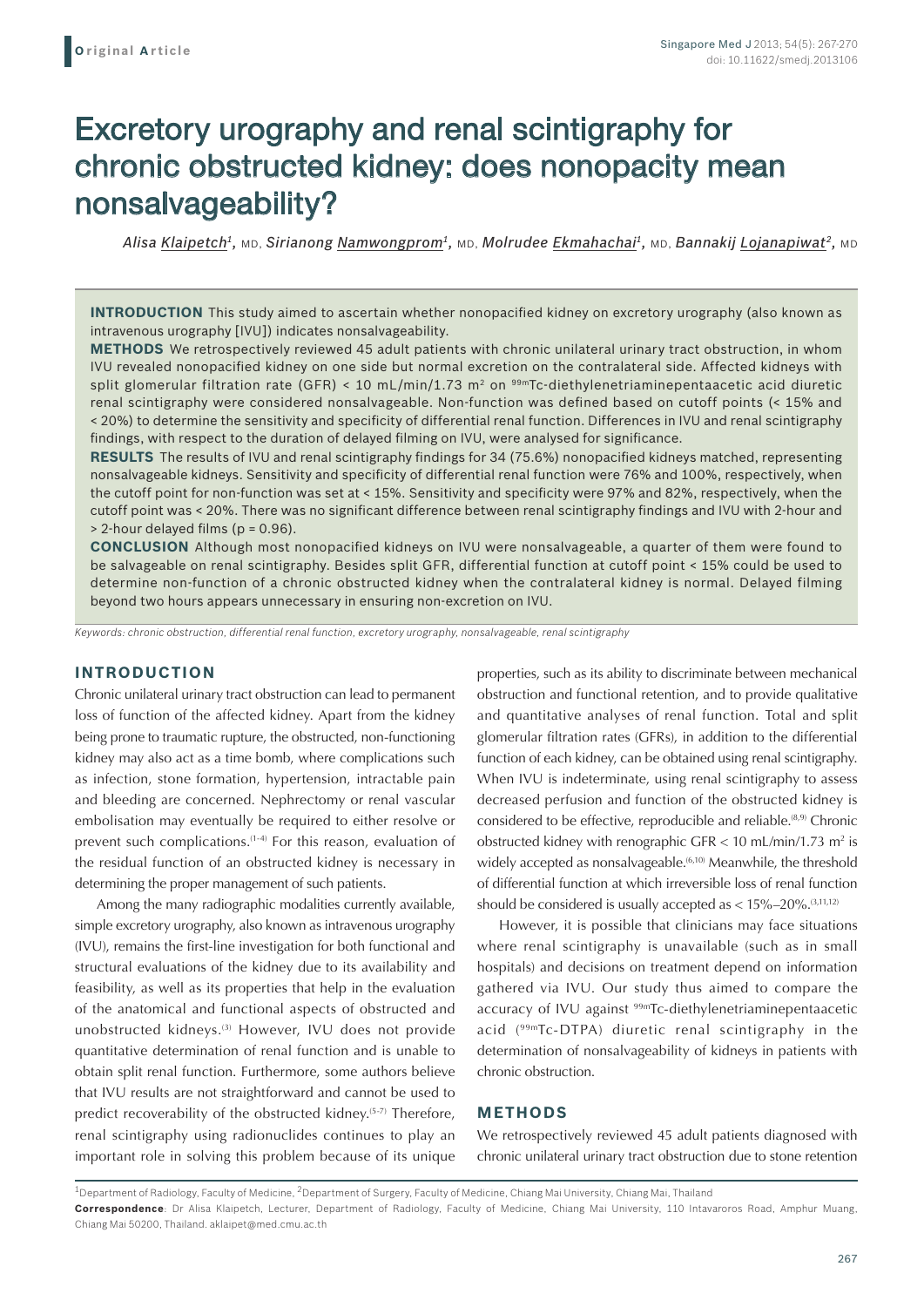or ureteropelvic junction obstruction who underwent IVU and diuretic renal scintigraphy using 99mTc-DTPA at the Chiang Mai University Hospital, Chiang Mai, Thailand, between January 2007 and September 2009. All patients had normal creatinine levels (range 0.6–1.4 mg/dL). IVU findings studied over a period of at least two hours indicated no opacification of the affected kidney with no excretion of contrast medium, as well as normal excretory function of the contralateral kidney.

Standard IVU examinations were performed in the diagnostic radiology unit. All patients consumed at least two glasses of water (500 mL) and emptied the urinary bladder prior to the procedure. Intravenous contrast medium (Telebrix 350 mgI/mL or Omnipaque 300 mgI/mL) at 1 mL/kg of body weight was injected, and filming was performed 5 minutes, 15 minutes and approximately 30 minutes later. Delayed films were taken at least two hours following contrast administration for all patients with nonopacification of the affected kidney on routine imaging, with the maximum delay being four hours.

Diuretic renal scintigraphy was routinely performed using the same protocol of oral hydration (500 mL) within one month of IVU. An intravenous bolus injection of 99mTc-DTPA (dose 111 MBq) was given to each patient. After 15 minutes, 40 mg of furosemide was administered intravenously. For image acquisition of a  $128 \times 128$  frame, dynamic perfusion study was performed over 60 seconds at 1 s/frame, simultaneous to the radiopharmaceutical bolus injection. In the second phase of dynamic imaging, image was acquired at a rate of 10 s/frame for 30 minutes using the single-head, large field of view Phillips SKYLight gamma camera (Philips Medical Systems, Eindhoven, Netherlands) with a lowenergy, multipurpose collimator. The 20% energy window was centred at 140 keV.

The injected count was achieved by subtracting the count of the post-injection syringe from that of the pre-injection syringe, with decay correction. Regions of interest were manually drawn over each kidney, excluding the extrarenal pelvis. The image was processed, and the time-activity curve and quantitative data, including normalised GFR and split function of each kidney, were acquired using the JETStream™ acquisition system (Philips Medical Systems). Results were analysed and evaluated for renal perfusion, uptake, excretion, GFR and differential renal function of the affected kidney, as well as the contralateral side, via consensus review by two nuclear medicine physicians. Data on age, gender, side of affected kidney, body weight, serum creatinine level and the findings of diagnostic investigations (including IVU study time) were also collected. Results were abstracted from the patients' electronic medical records and the hospital database. A camera-based normalised split GFR value of 10 mL/min/1.73  $m<sup>2</sup>$  was used as the cutoff point to determine salvageability of the affected kidney. Nonopacified kidneys on IVU that had split  $GFR < 10$  mL/min/1.73 m<sup>2</sup> on renal scintigraphy were categorised as matched kidneys, while those on IVU that had split  $GFR \ge 10$  mL/min/1.73 m<sup>2</sup> on renal scintigraphy were categorised as mismatched kidneys. IVU studies were

#### **Table I. Patients' characteristics.**

| <b>Characteristic</b>     | No. (%)                 |
|---------------------------|-------------------------|
| Age <sup>*</sup> (yrs)    | $55.2 \pm 11.8$ (25-81) |
| Gender                    |                         |
| Male                      | 19 (42)                 |
| Female                    | 26(58)                  |
| Weight* (kg)              | $53.4 \pm 10.3$ (36-91) |
| <b>Affected kidney</b>    |                         |
| Right                     | 15(33)                  |
| Left                      | 30(67)                  |
| Serum creatinine* (mg/dL) | $1.1 \pm 0.2$ (0.6-1.4) |

\*Data is presented as mean ± standard deviation (range).

**Table II. Sensitivity and specificity of using two different cutoff points for differential function in 99mTc-DTPA diuretic scintigraphy in the determination of non-function.**

| <b>Cutoff point</b> | Sensitivity (%) | Specificity (%) |  |
|---------------------|-----------------|-----------------|--|
| < 15%               | 76              | 100             |  |
| $< 20\%$            | 97              | 82              |  |

DTPA: diethylenetriaminepentaacetic acid

also categorised into two groups based on the duration of study needed to ensure that no contrast medium was excreted from the chronic obstructed kidney – those that required 2-hour or > 2-hour (range 2.5–4 hours) delayed filming before examination could be halted.

Continuous variables were described as means and standard deviation, whereas categorical variables were described in terms of percentages. Chi-square test with 95% confidence interval was used to determine statistical difference between the findings of delayed filming on IVU and those of renal scintigraphy.

## **RESULTS**

The left kidney was affected in 30 of the 45 patients (67%) with unilateral nonopacified kidney due to chronic obstruction. The patients' characteristics are presented in Table I. The sensitivities and specificities of the two different values of differential function used as cutoff points for non-function (using 99mTc-DTPA diuretic renal scintigraphy) are shown in Table II. Nonopacified kidneys with differential function < 15% (with specificity of 100%), which were found to consistently have split GFR  $< 10$  mL/min/1.73 m<sup>2</sup>, were categorised as nonsalvageable kidneys.

IVU was performed with 2-hour delayed filming in 12 patients and > 2-hour delayed filming in 33 patients, before nonopacification was concluded. Table III shows the correlation between IVU and <sup>99m</sup>Tc-DTPA renal scintigraphy findings in terms of matched or mismatched kidneys, based on the duration of delayed filming for IVU. Matched IVU and renal scintigraphy results were found in 34 (75.6%) patients, while mismatched results were found in 11 (24.4%) patients. No statistically significant difference was noted between renal scintigraphy findings and IVU studies with 2-hour and > 2-hour delayed films ( $p = 0.96$ ).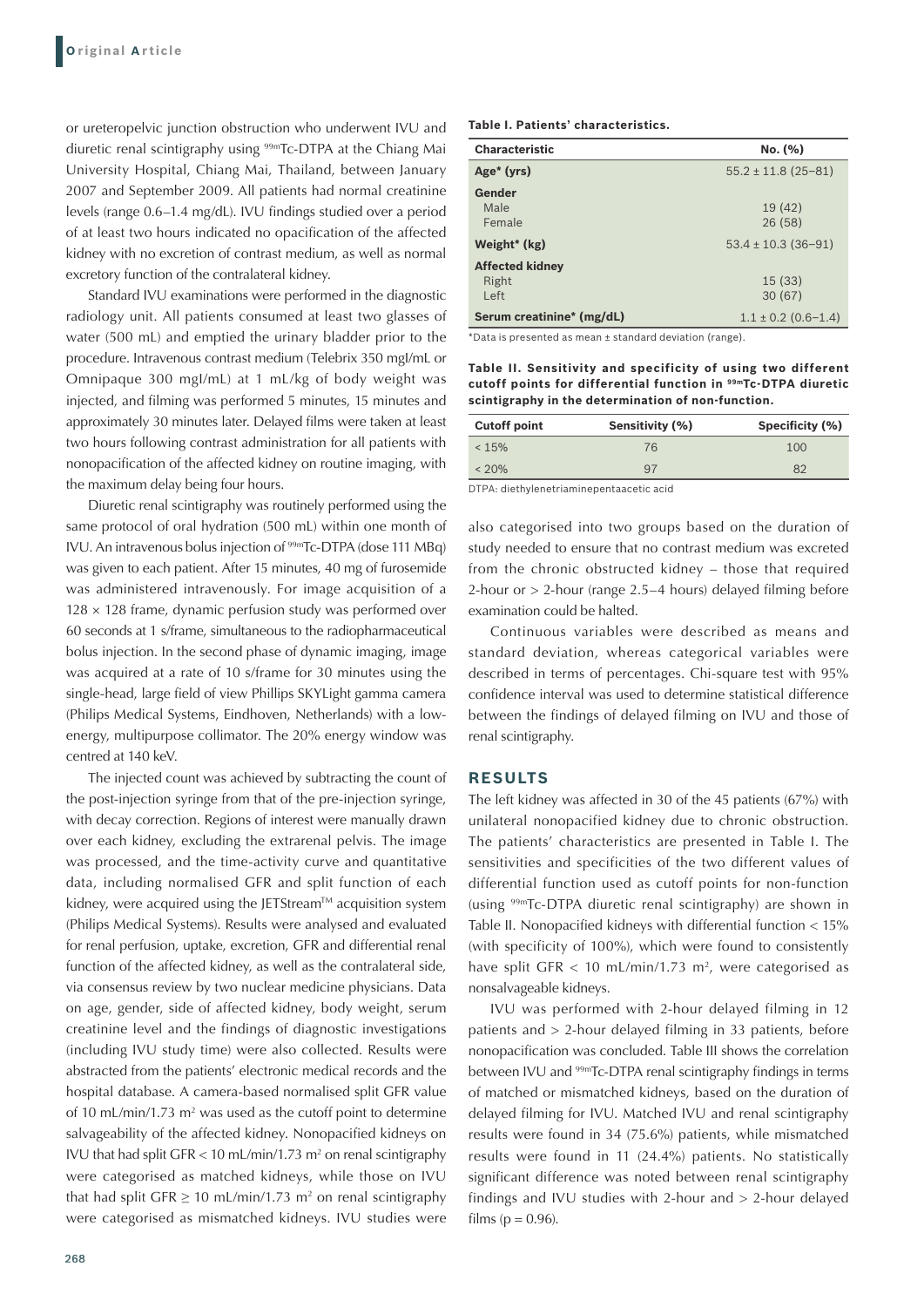| <b>Excretory urography</b>   | Renal scintigraphy*       |                              | Total |
|------------------------------|---------------------------|------------------------------|-------|
|                              | <b>Matched</b><br>results | <b>Mismatched</b><br>results |       |
| Duration of delayed filming  |                           |                              |       |
| 2 hrs                        | 9(75.0)                   | 3(25.0)                      | 12    |
| $> 2$ hrs                    | 25(75.7)                  | 8(24.3)                      | 33    |
| <b>Total</b><br>$\mathbf{A}$ | 34(75.6)                  | 11(24.4)                     | 45    |

**Table III. Correlation between findings via excretory urography and renal scintigraphy.**

\*Data is presented as number (percentage).

### **DISCUSSION**

IVU and renal scintigraphy are both widely accepted imaging tools for the determination of renal function in cases of chronic obstruction. Although renal scintigraphy is more advantageous than IVU in assessing quantitative function, its availability is limited, particularly in developing countries. IVU has come to the forefront because it is widely available, feasible and easy to perform, even in small rural hospitals that may lack nuclear medicine services. Although IVU is unable to provide quantitative information regarding the kidney's function, opacification and excretion seen on IVU can be considered signs of good function. When the kidney is not radiopaque and no excretion is observed on IVU, non-function is suspected and renal scintigraphy is usually needed to establish functionality. Several studies have reported on the role of radionuclide renal scintigraphy and its parameters in determining whether chronic obstructed kidney is recoverable.<sup>(9,11,12)</sup> Split GFR < 10 mL/min/1.73 m<sup>2</sup> on <sup>99m</sup>Tc-DTPA renal scintigraphy has been widely accepted as an indicator of nonsalvageable kidney.<sup>(6,10)</sup> In order to determine salvageability, the cutoff value for determining differential renal function has been accepted to be  $< 15\% - 20\%$ .  $(3,11)$  Our study also found excellent specificity when a differential function of < 15% was used as the cutoff point to detect non-function of the kidney. However, we found sensitivity to be higher when the cutoff point was set at a differential renal function of 20%. Notwithstanding the above, the authors opine that using a differential function of < 15% as the cutoff point is more expedient, as it helps to avoid overestimation of non-function and overtreatment.

However, it is more appropriate and reliable to use split GFR than the percentage of differential renal function for determining split renal function, as the split GFR of one kidney is independent of its contralateral side. While split GFR represents the real function of the kidney of interest, regardless of the function of the contralateral kidney, the differential function of one kidney is dependent on the function of the contralateral kidney. Nevertheless, differential function would be reliable if the contralateral kidney is normal in terms of perfusion, uptake, excretory function, renogram curve and GFR. However, the differential function of the affected kidney would increase if the contralateral kidney has some degree of deteriorated function, leading to overestimation of the affected kidney's function.<sup>(13,14)</sup> Thus, a chronic obstructed kidney with a differential function

< 15% can only be considered non-functional when the contralateral kidney is normal. Therefore, a combination of split  $GFR < 10$  mL/min/1.73 m<sup>2</sup> and differential renal function  $< 15\%$ for chronic unilateral obstructed kidneys with normal contralateral sides can be confidently used as an indicator of non-function.

There was no definite conclusion with regard to the optimal duration of delayed filming on IVU for suspicion of very poor renal function. Earlier studies had recommended a waiting period of at least four hours for signs of excretion, in order to ensure that the affected kidney was no longer functional. Delayed filming as late as 24 hours after contrast injection has also been recommended.(5,15) While many urologists and radiologists no longer adhere to such prolonged delayed filming, they believe that delayed filming for at least two hours should be carried out before examination can be halted. Many centres avoid waiting several hours for delayed films and instead, use ultrasonography to confirm hydronephrosis and thinning of the cortex of the nonopacified kidney.<sup>(16)</sup> Alternatively, instead of emphasising the number of hours that delayed filming should be undertaken, focus should be placed on adequate hydration prior to the study.<sup>(17)</sup> We, however, opine that the fewer the hours taken for IVU to accurately confirm non-excretion, the better. This reduced examination time is mainly beneficial to the patients. Relying on 2-hour delayed filming would reduce the duration of examination and personnel workload. We found that with adequate hydration, there was no significant difference between the results of 2-hour or  $> 2$ -hour delayed filming. Our findings indicate that for IVU of chronic obstructed kidneys, the duration of study could be reduced to two hours, if adequate hydration is ensured.

Most nonopacified kidneys on IVU were nonsalvageable in our study, with IVU detecting 75.6% of nonfunctional kidneys. However, for a quarter of patients in whom the affected kidney was non-excreting on IVU (and would therefore be categorised as nonsalvageable), the nonopacified kidney on IVU was found to be salvageable on renal scintigraphy. Thus for these patients, diagnosis relying solely on IVU results might mean missed opportunities for proper management. More extensive studies with a larger number of patients are needed to confirm our findings.

In conclusion, our study found that in patients with unilateral chronic obstructed kidney, three-quarters of nonopacified kidneys on IVU were proven nonsalvageable on renal scintigraphy. However, renal scintigraphy findings also helped to prevent nearly a quarter of the kidneys from being incorrectly deemed as nonsalvageable based on IVU results alone. Besides split GFR  $<$  10 mL/min/1.73 m<sup>2</sup>, setting the differential function at < 15% as a cutoff point for determining non-function of the affected kidney when the contralateral side is normal would also be useful. Among our cohort of patients with chronic unilateral urinary tract obstruction, there was no need for delayed filming beyond two hours on IVU in order to be certain that the affected kidney was not excreting.